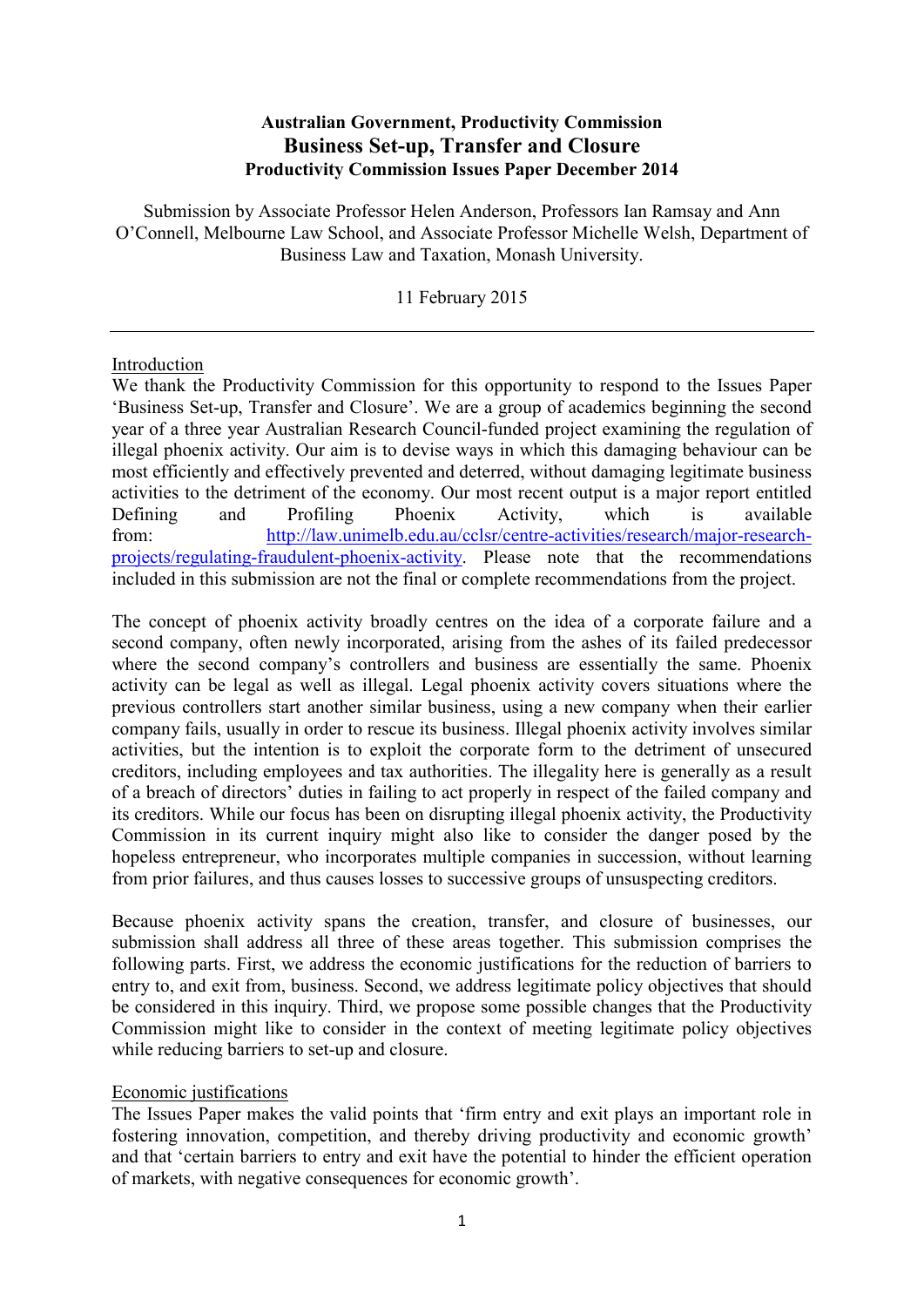We do not dispute this. However, we urge the Productivity Commission to recognise that not all barriers to entry and exit necessarily involve negative economic consequences. Arguably, barriers that prove effective at disrupting illegal phoenix activity can have positive economic consequences if their implementation results in a reduction in the losses sustained by creditors, including the Australia Taxation Office (ATO). We will now explain the negative economic consequences that can arise when illegal phoenix activity is not disrupted.

Companies are legal entities which are separate from their controllers and shareholders. Shareholders enjoy limited liability, meaning that they are not personally liable for the debts of the company in which they have invested. Controllers only face personal liability for company debts where they have committed some breach of corporations law, taxation law, workplace law or the like. The insolvency of the company they control, of itself, breaches no law. On the other hand, sole traders whose businesses fail will be personally liable from their own resources in meeting the debts of their business. It is vital that the Productivity Commission have regard to this distinction. Any suggestions made to limit the detrimental effects of phoenix activity only operate in the company context. They have no effect on actually setting up or closing down the underlying business. Much of the compliance burden for business noted in the Issues Paper – licenses, planning approvals, Occupational Health and Safety (OHS) requirements, tax obligations, employment obligations – arise as a result of running a business, not doing so via a company.

The *Corporations Act* does very little to restrict people from setting up and managing multiple companies, either at the same time or in succession. The failure of one company does not automatically bar a person from trying again with another company, and indeed, trying again is implicitly encouraged. Provided a person satisfies the basic requirements for holding a directorship<sup>[1](#page-0-0)</sup>, their previous business failures are not considered when they seek to create a new company. While the Australian Securities and Investments Commission (ASIC) [2](#page-1-0) or the court<sup>[3](#page-1-1)</sup> may disqualify a person from being a director as a result of poor management of previous insolvent companies, these disqualifications are rare.<sup>[4](#page-1-2)</sup>

<sup>&</sup>lt;sup>1</sup> *Corporations Act* s 201B: An individual who is over 18 and who has not been disqualified may be appointed as a director.

<span id="page-1-0"></span><sup>&</sup>lt;sup>2</sup> *Corporations Act* s 206F: Section 206F allows ASIC to disqualify a person from managing companies for up to five years if, within the past seven years, the person has been an officer of two or more companies and the companies were wound up and the liquidator lodged a report under s 533(1) about the company's inability to pay its debts (ie, the companies were unable to pay their unsecured creditors more than 50 cents in the dollar).<br><sup>3</sup> Corporations Act s 206D(1): (1) On application by ASIC, the Court may disqualify a person from managing

<span id="page-1-1"></span>corporations for up to 20 years if: (a) within the last 7 years, the person has been an officer of 2 or more corporations when they have failed; and (b) the Court is satisfied that: (i) the manner in which the corporation was managed was wholly or partly responsible for the corporation failing; and (ii) the disqualification is justified.

<span id="page-1-2"></span><sup>4</sup> A search of ASIC's media releases for the years January 2004 - August 2014 reveals that only 49 directors were disqualified by the regulator under s 206F during this period where the media release specifically mentions the term 'phoenix activity' (21 directors) or else implies illegal or problematic phoenix activity (28 directors). None of these ASIC media releases reveal any applications by ASIC to the court requesting it to disqualify a director pursuant to s 206D for engaging in behaviour that could be described as illegal phoenix activity. In fact, this enforcement mechanism appears to be rarely used. A search of the Austlii database disclosed only one case issued by ASIC pursuant to this section during this entire period and the events that gave rise to that application do not appear to involve illegal phoenix activity: See *ASIC v Elm Financial Services Pty Ltd* [2005] NSWSC 1065 (21 October 2005), [2005] NSWSC 1033 (13 October 2005), [2005] NSWSC 1020.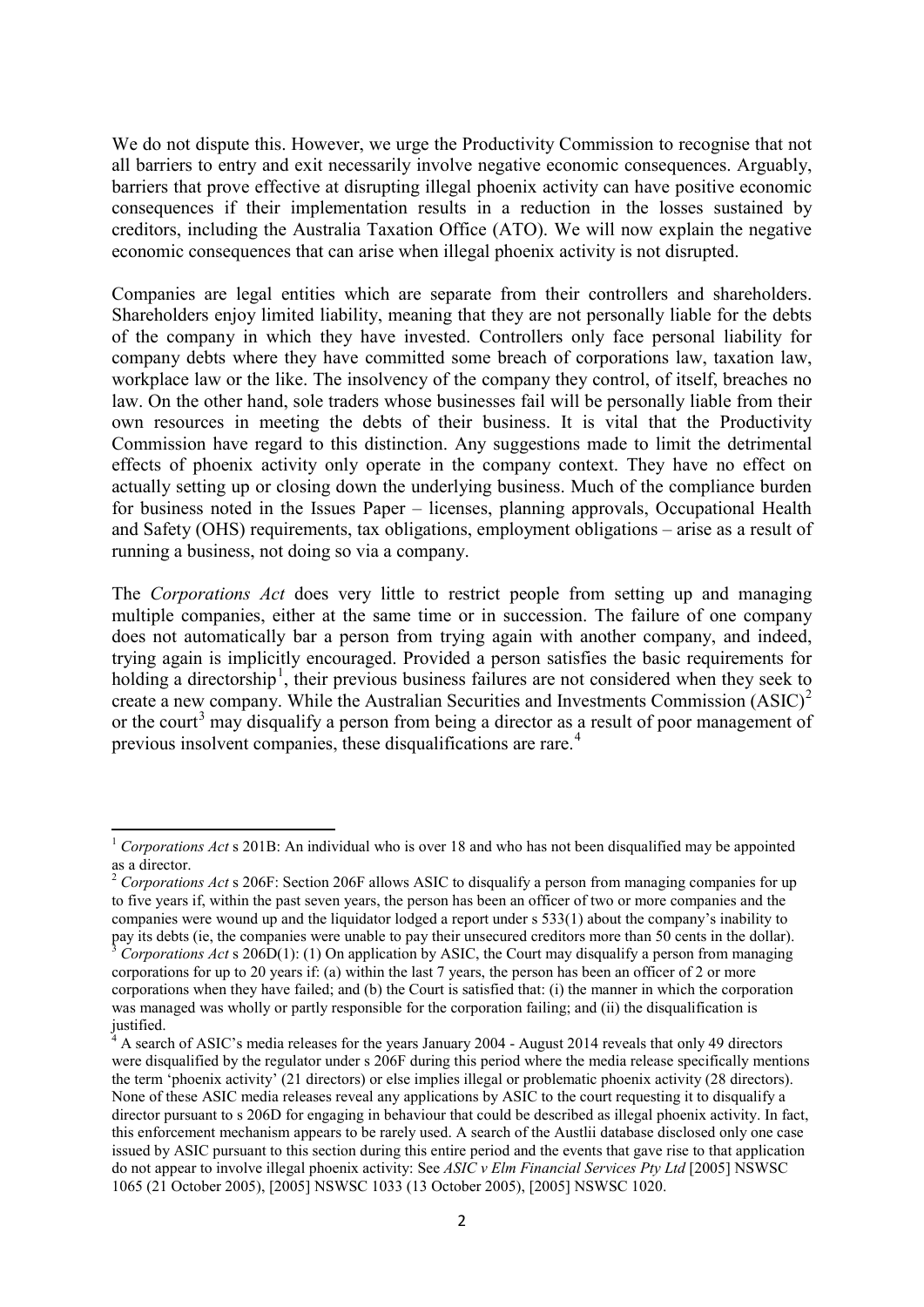These factors coalesce to produce the following situation: a small business person may set up a company without hindrance. That company may trade successfully and incur substantial liabilities to suppliers, employees and the ATO. The business may genuinely struggle under the weight of these debts. The director perhaps consults their accountant or a turnaround specialist who advises that the business should be placed into liquidation and a new company created, to which the assets of the failed company are transferred for a modest or nominal cost. The creditors of the failed company suffer: unpaid suppliers face their own financial pressures, employees are forced to rely on the Fair Entitlements Guarantee ('FEG'), and the ATO and state revenue authorities do not receive remittances of Pay-As-You-Go withholding ('PAYG'), payroll and other taxes.

<span id="page-2-0"></span>This costs the Australian taxpayer in three ways – the suppliers' bad debts are tax-deductible; the FEG is taxpayer-funded; and the ATO receives less revenue. In 2009, illegal phoenix activity was estimated to cost the ATO  $$600$  million per annum in unrecovered taxes alone.<sup>[5](#page-1-2)</sup>

In the context of the Productivity Commission's inquiry, let us stress that our aim is not to prevent business failure or the creation of new companies. Losses to creditors as a result of company failure are unavoidable in an efficient market economy. Our objective is to ensure that the corporate form is not utilised *deliberately* in order to separate a business from its debts.

Market forces, left unchecked, can produce an incentive *towards* illegal phoenix activity. Competitors who routinely 'phoenix' their companies and shed large volumes of debt can undercut honest companies, which are then driven out of business. This was recognised by the Cole Royal Commission<sup>[6](#page-2-1)</sup> in 2003, Treasury in 2009<sup>[7](#page-2-2)</sup> and the Fair Work Ombudsman  $(FWO)$  in 2012.<sup>[8](#page-2-3)</sup> It is also highly detrimental to the economy to allow those with poor business skills to open company after company unchallenged, each of which end up leaving a trail of unpaid creditors. The rhetoric of free markets, economic growth and job creation must not be allowed to overshadow the very real damage that inept serial entrepreneurs and deliberate phoenix operators cause.

Thus, there is a very real possibility that less 'red tape' and fewer barriers to entry, business transfer and exit, might cause genuine harm to the economy.

One of the challenges in regulating to prevent and deter illegal phoenix activity is that it is very difficult to determine the controllers' intentions. Was that person simply unlucky on this and possibly other occasions? Are they 'unlucky' so often that they should not be allowed to establish another incorporated business? Or is this person deliberately using the corporate form to leave unpaid creditors behind? Because intention is so difficult to discern, we suggest that entry, business transfer and exit regulation should take into account both inept serial entrepreneurs and deliberately illegal phoenix operators.

<span id="page-2-3"></span><span id="page-2-2"></span>

<sup>5</sup> Commonwealth of Australia, 'Action Against Fraudulent Phoenix Activity Proposals Paper' (2009 Phoenix Proposals Paper), [2]. Available at

http://archive.treasury.gov.au/documents/1647/PDF/Phoenix\_Proposal\_Paper.pdf.

<span id="page-2-1"></span> $6$  Commonwealth, Royal Commission into the Building and  $\overline{C}$ onstruction Industry, Final Report (2003) vol 8, ch 12, 106. For example, the Report notes that serial phoenix operators Emerson Industries were able to obtain

large contracts by quoting the most competitive price, at 175.<br><sup>7</sup> 2009 Phoenix Proposals Paper, above n 5 [1.1.1].<br><sup>8</sup> Fair Work Ombudsman, *'*Phoenix Activity: Sizing the Problem and Matching Solutions' June 2012, [4.5]. Report prepared by PriceWaterhouseCoopers.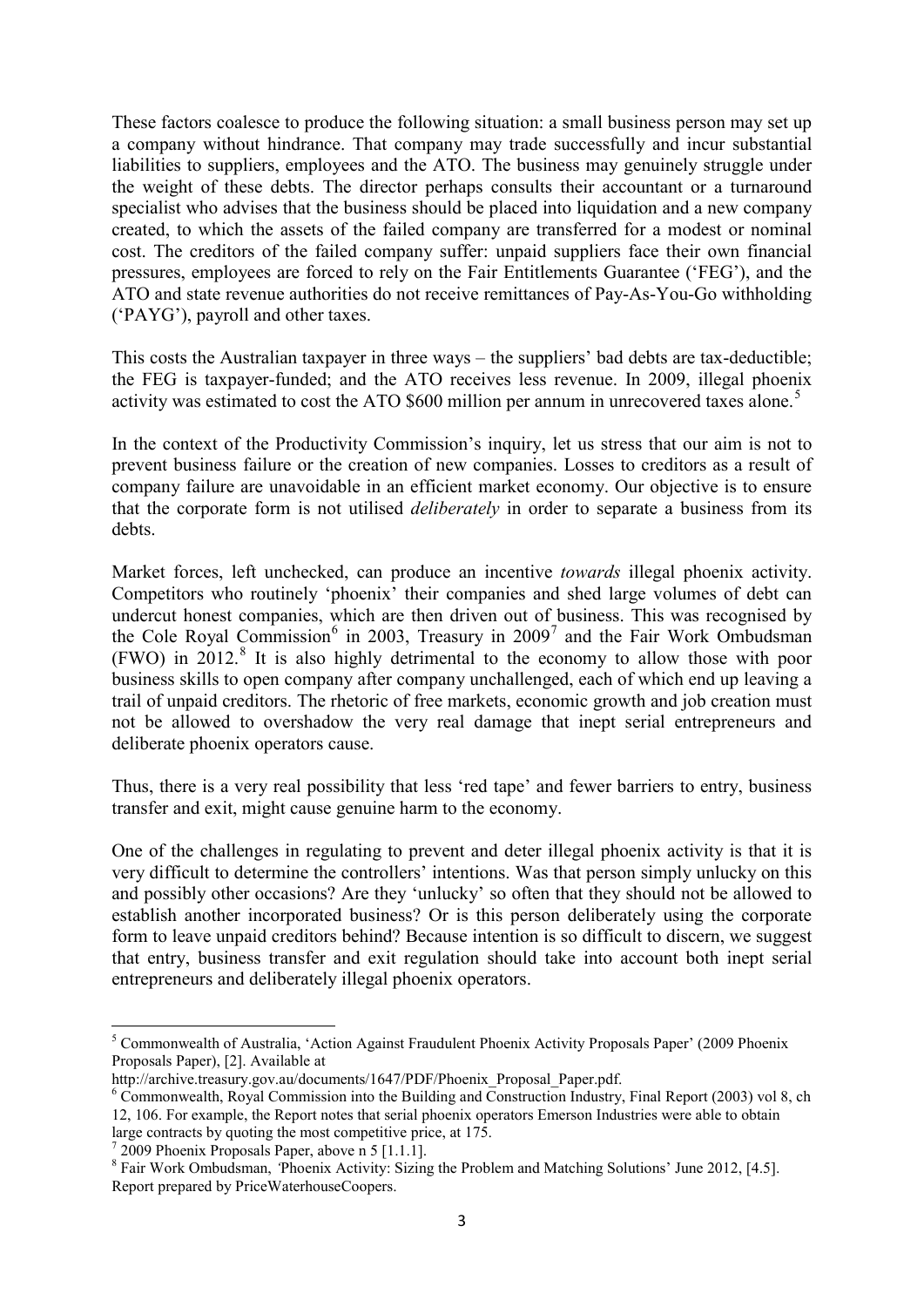### Legitimate policy objectives

The Issues Paper recognises that 'many government policies and/or regulations that create these barriers have legitimate policy objectives (for example, to provide health and safety standards and protect consumers).' One of those legitimate policy objectives is the prevention and deterrence of illegal phoenix activity.

The ATO is the host of the Interagency Phoenix Forum (IAPF) see [https://www.ato.gov.au/General/Gen/Inter-Agency-Phoenix-Forum/.](https://www.ato.gov.au/General/Gen/Inter-Agency-Phoenix-Forum/) Its membership comprises the Australian Crime Commission (ACC); Australian Federal Police (AFP); ASIC; ATO; Clean Energy Regulator (CER); Department of Employment (DE); Department of Sustainability, Environment, Water, Population and Communities (DSEWPaC); Fair Work Building & Construction (FWBC); FWO; and state and territory revenue offices.

Each of these agencies has an interest in preventing and deterring illegal phoenix activity. Both the ACC and the AFP are involved because illegal phoenix activity is sometimes associated with tax fraud, false GST invoices, money laundering, fictitious transactions and identities, visa breaches and misuse of migrant labour, and other criminal behaviour. These can constitute serious organised crime.<sup>[9](#page-2-2)</sup> The FWO and FWBC are concerned with the nonpayment of employees, which often occurs as a consequence of business failure and is particularly prevalent in the building industry. Recently, the IAPF has been declared a prescribed taskforce by the Federal Government. This allows much freer transfers of information between the members of the IAPF. The declaration was made in recognition of the importance of preventing and deterring illegal phoenix activity.

To assist these regulators in their work, we urge the Productivity Commission to recognise the legitimate policy objective of preventing and deterring illegal phoenix activity and to adopt a balanced approach when considering whether to recommend a reduction to barriers to business entry, transfer and exit.

# Meeting legitimate policy objectives while reducing barriers to set-up and closure The Issues Paper states that:

A key task of this inquiry will be to identify alternative mechanisms, where the case can be made for change, that both meet the legitimate policy and regulatory objectives of government and reduce or remove unnecessary barriers to business set-up and closure.

In general, we do not believe that additional hurdles should be placed in the way of business people in creating or dismantling companies. However, to address the obvious problems created by phoenix activity for government and for legitimate business operators, we do consider that the following measures should be considered:

1. A director identification number (DIN).

We believe that would-be directors should be required to establish their identity via 100 points of identity proof. This is well-accepted and uncontroversial in the context of opening bank accounts and obtaining passports. The Productivity Commission Issues paper identifies examples of current regulatory arrangements and requirements that are faced by some persons setting up a business.<sup>[10](#page-3-0)</sup> They include 'obtaining licences, registrations or approvals to

<span id="page-3-1"></span><sup>9</sup> Criminal Code Act 1995 Schedule 1, [390.3].

<span id="page-3-0"></span><sup>&</sup>lt;sup>10</sup> Australian Government, *Productivity Commission, Business Set-up, Transfer and Closure Productivity Commission Issues Paper* December 2014.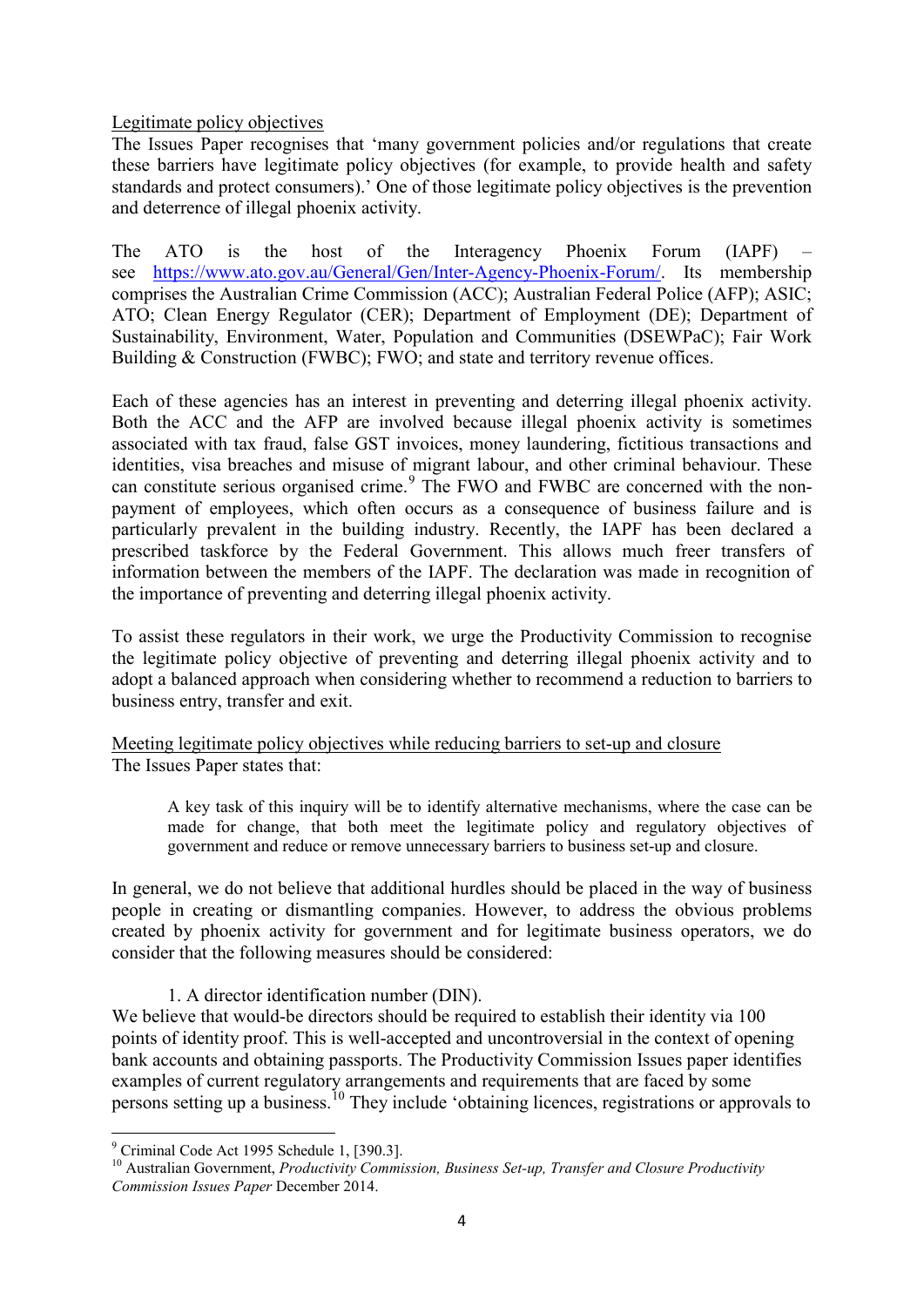operate the business, acquiring relevant re-zoning and development approvals, establishing the required reporting systems and having the appropriately qualified staff employed in or operating and managing the business.'[11](#page-3-1) Arguably imposing the requirement of a DIN would constitute a lesser burden on honest business operators than most, if not all, of these other existing requirements.

With relatively little inconvenience to honest business operators, a DIN should eliminate the problem of fictitious identities being used for company directorships when new companies are registered. Requiring people to cite their DIN would also assist ASIC in 'joining the dots' between multiple failed companies so that they might seek to have a person with a consistent history of insolvent companies banned from managing any further companies. It would also alert ASIC if disqualified persons attempted to register as directors.

Moreover, it would also assist the ATO in data gathering. The regulator's suspicions might be raised when a single person's name is used for the directorships of dozens of companies that the person could not possibly be managing or supervising in compliance with their legal obligations. Anecdotally, we hear that pensioners are sometimes paid a fee to be nominated as a company director, in order to shield a disqualified person. By utilising the DIN, the ATO's extensive database could prompt its phoenix risk team to investigate instances where an elderly person with no assessable income appears to be running one or more companies. The advantages of a DIN are obvious for agencies such as the ACC and the AFP.

# 2. Company registration with drop-down menus

Company registration is completed online and is simple for anyone with the ability to conduct a business. Another way to assist regulatory agencies without inhibiting legitimate business activity is to ask additional questions via drop-down menus when companies are incorporated. Having cited the director's DIN, the form could ask whether the person has managed any other company. If the answer is no, then the rest of the form is simple and quick to complete. If yes, then a drop-down menu could require more information. Where directorships change, including where a shelf company has been acquired by business operators, these questions could be asked on the 'change of company details' form.[12](#page-4-0)

Further questions could include whether the other companies are still in existence and if not. whether they paid their creditors in full or less than 50 cents in the dollar. Again, answers indicating a poor track record could prompt more questions. It is not unreasonable to ask a person who wants another opportunity to run a company to provide this level of detail. The aim here is to equip ASIC with information about this person, allowing the regulator to take appropriate action which may include placing them on a watch list. A secondary but equally important aim is to alert the would-be director to the fact that *ASIC knows this information*, thereby discouraging them from engaging in illegal phoenix activity. If the director provides false information, ASIC may prosecute them.<sup>[13](#page-4-1)</sup>

### 3. Reporting

The Issues Paper asks whether, '… specific regulatory requirements — for example, licensing, approvals, reporting requirements — act as the stronger disincentive to set-up or acquire an existing business?' In the context of preventing and deterring illegal phoenix

<span id="page-4-1"></span>

<span id="page-4-2"></span><span id="page-4-0"></span><sup>11</sup> Ibid, 7. 12 ASIC Form 484. <sup>13</sup> *Corporations Act s* 1308(2).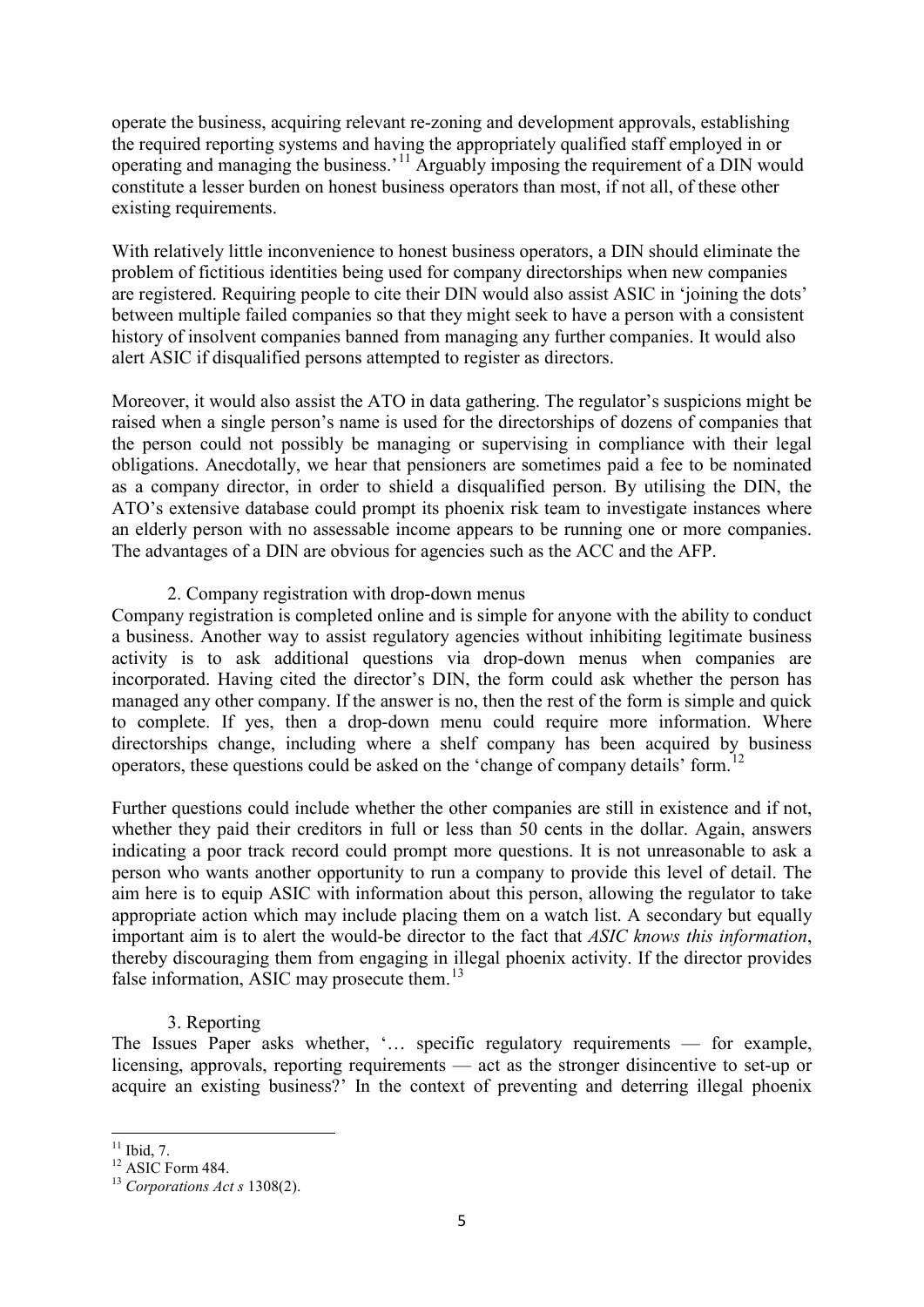activity, we strongly urge the Productivity Commission to resist any suggestions to reduce the amount of reporting done by small business.

We accept that pointless red tape and other compliance hurdles are detrimental to business. However, reporting requirements for small business only reflect the work that a properly diligent company director ought to be doing to satisfy their statutory and general law duties. Reporting is a valuable mechanism that allows ASIC to determine whether companies are dormant and should be deregistered. Understandably, the reporting demands on larger businesses are considerably greater, and this distinction should be maintained.

# 4. Closing businesses

We accept the positive effects of business closures and do not seek to impose any restrictions on these. We are not of the belief that 'difficulties associated with closing a business may create a disincentive to set-up a business in the first place' as the Issues Paper inquires.

In order to deter illegal phoenix activity, the Productivity Commission might like to consider that greater transparency at the time of business insolvency may assist. For example, where the assets are to be transferred to another entity controlled by the directors of the failed company, an independent valuation could be required. The present 'Report as to Affairs',<sup>[14](#page-4-2)</sup> prepared and submitted by the directors to the external administrator, lacks any qualitative information as to the circumstances of the closure or previous insolvencies of companies controlled by the same people. Greater detail here would assist ASIC in detecting those closures where breaches of directors' duties may have occurred.

Similarly, greater disclosure about the circumstances of the company's failure could be required of external administrators. These investigations are already part of the external administrators' duties. At present, the return submitted to ASIC requires a tick-box to indicate that breaches of duty and other civil or criminal offences are suspected.<sup>[15](#page-5-0)</sup> These forms should be amended to allow for comments to be made. In addition, a further tick-box could be inserted so that administrators could report that the breach occurred in a suspected phoenix context. This data would be enormously beneficial for regulators who seek to understand the scope of the problem.

We urge the Productivity Commission to view insolvency reporting requirements as more than 'costs' to be minimised. They not only provide valuable information to ASIC but also make it clear to the failed companies' controllers and administrators that ASIC will be armed with the information to take action in appropriate circumstances.

The Issues Paper queries where the balance should lie between creditors and debtors in insolvency arrangements. Debtor companies should be liable to the same extent as individual debtors.[16](#page-5-1) Incorporation of businesses undoubtedly favours those individuals or companies that invest equity capital in debtor companies. We support the retention of the corporate veil

<span id="page-5-2"></span><span id="page-5-0"></span><sup>&</sup>lt;sup>14</sup> ASIC Form 507.<br><sup>15</sup> ASIC Regulatory Guide 16. The form is EX01 Schedule B of Regulatory Guide 16 - Report to ASIC under s422, s438D or s533 of the Corporations Act 2001 or for statistical purposes.

<span id="page-5-1"></span><sup>&</sup>lt;sup>16</sup> We make no recommendations at this stage on the issue of whether companies should be required to incorporate with, or retain, a certain amount of capital to protect creditors. We also make no comment on a safe harbour against insolvent trading liability for directors of companies seeking to restructure.